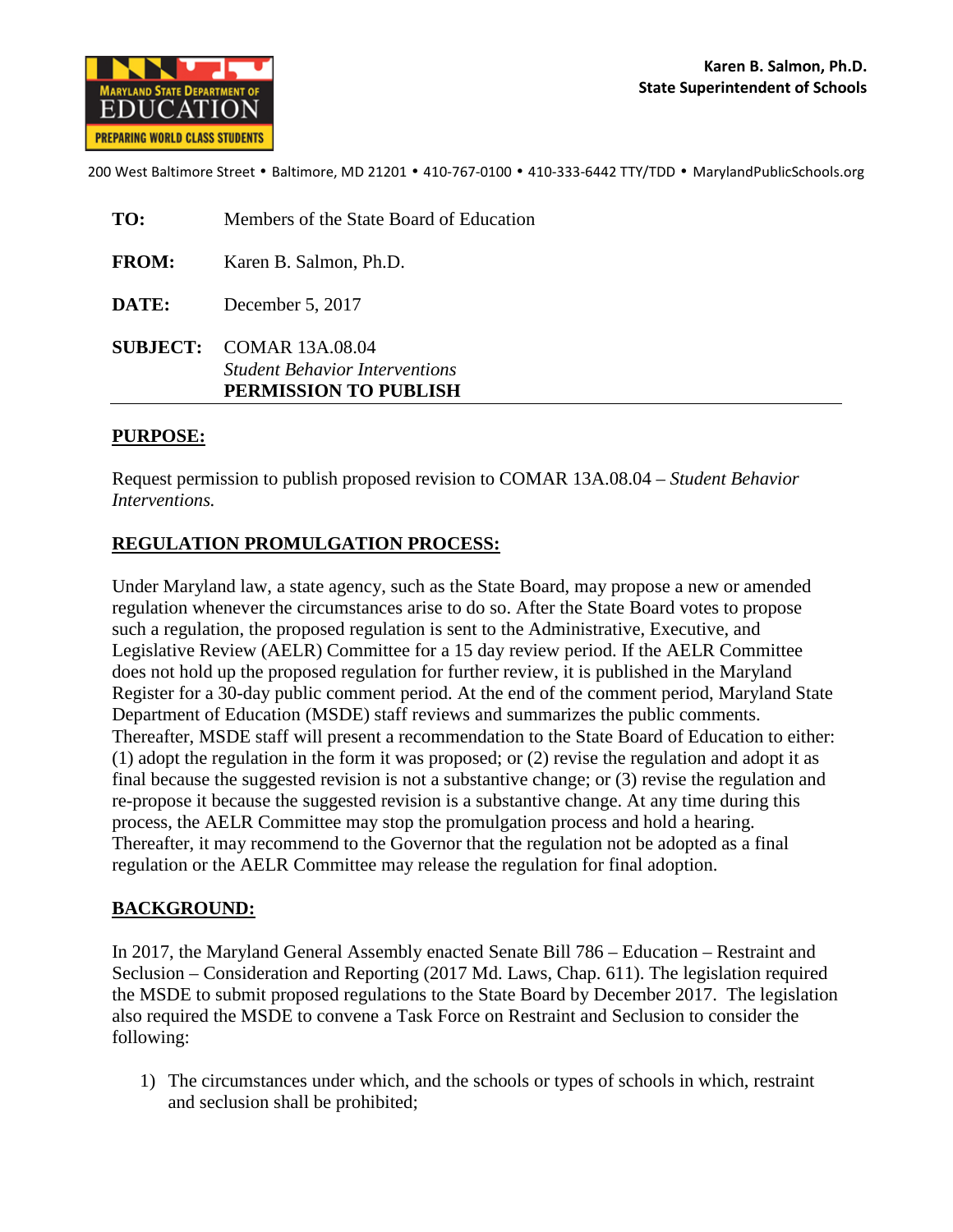- 2) Contraindications for restraint and seclusion and who may authorize restraint and seclusion;
- 3) Definitions of "positive behavioral supports," "behavior interventions," and "trauma informed interventions;"
- 4) Training requirements for school staff regarding behavioral interventions;
- 5) Minimum requirements for policies and procedures to be developed by local school systems, state operated programs, and nonpublic schools; and
- 6) Standards for monitoring compliance by local school systems, State operated programs, and nonpublic schools.

The Task Force on Restraint and Seclusion completed its report, which was shared with the State Board at its meeting on September 19, 2017.

# **EXECUTIVE SUMMARY:**

The proposed regulations add and clarify definitions, and strengthen provisions which require a continuum of behavior interventions to be a part of a student's behavior intervention plan (BIP) or individualized education program (IEP). The proposed regulations retain the requirement that restraint and seclusion are to be utilized in emergency situations and add a requirement to ensure that any contraindications based on medical history or past trauma are considered. If restraint or seclusion are included in an IEP or BIP, parental consent is required consistent with Education Article §8-405, Annotated Code of Maryland.

# **ACTION:**

Request permission to publish amendments to COMAR 13A.08.04 – *Student Behavior Interventions*.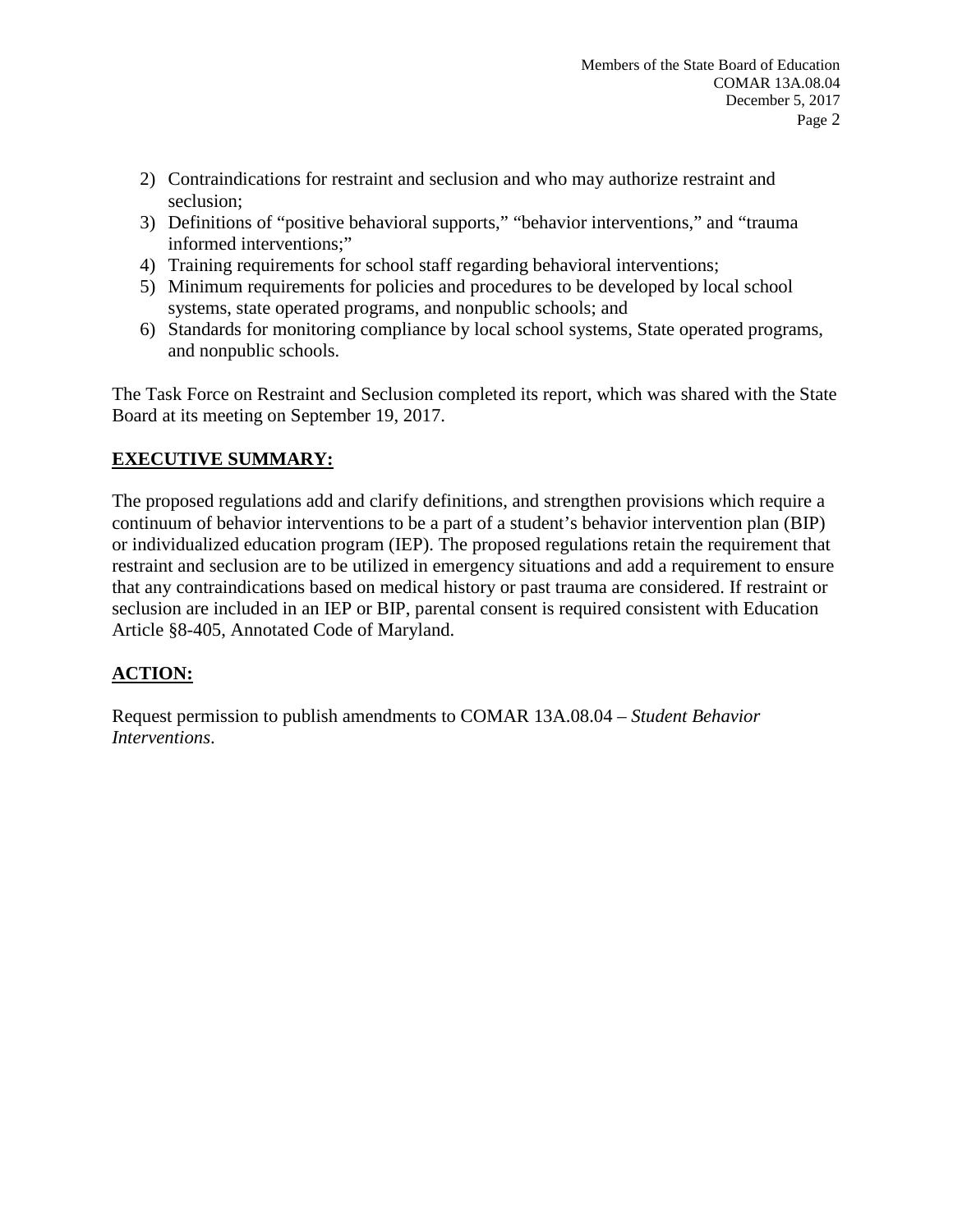## *13A.08.04.02 - Student Behavior Interventions*

### **.02 Definitions.**

A. In this chapter, the following terms have the meanings indicated.

B. Terms Defined.

(1) "Behavior intervention plan" means [a proactive plan designed to address problem behaviors exhibited by a student in the educational setting through the use of positive behavioral interventions, strategies, and supports] *a proactive, data-based, structured plan that is developed as a result of a functional behavioral assessment which is consistently applied by trained staff to reduce or eliminate a student's challenging behaviors and to support the development of appropriate behaviors and responses*.

(2) "Business day" has the meaning stated in COMAR 13A.08.03.

(2-1) Communicate.

- (a) "Communicate" means to convey information verbally or nonverbally.
- (b) "Communicate" includes, but is not limited to:
	- (i) Speech;
	- (ii) Gestures;
	- (iii) Symbols; and
	- (iv) American Sign Language.

(3) "Department" means the Maryland State Department of Education.

(4) "Exclusion" means the removal of a student to a supervised area for a limited period of time during which the student has an opportunity to regain self-control and is not receiving instruction including special education, related services, or support.

(5) Functional Behavior Assessment.

(a) "Functional behavior assessment" means the systematic process of gathering information to guide the development of an effective and efficient behavior intervention plan for the problem behavior.

- (b) "Functional behavior assessment" includes the:
	- (i) Identification of the functions of the problem behavior for the student;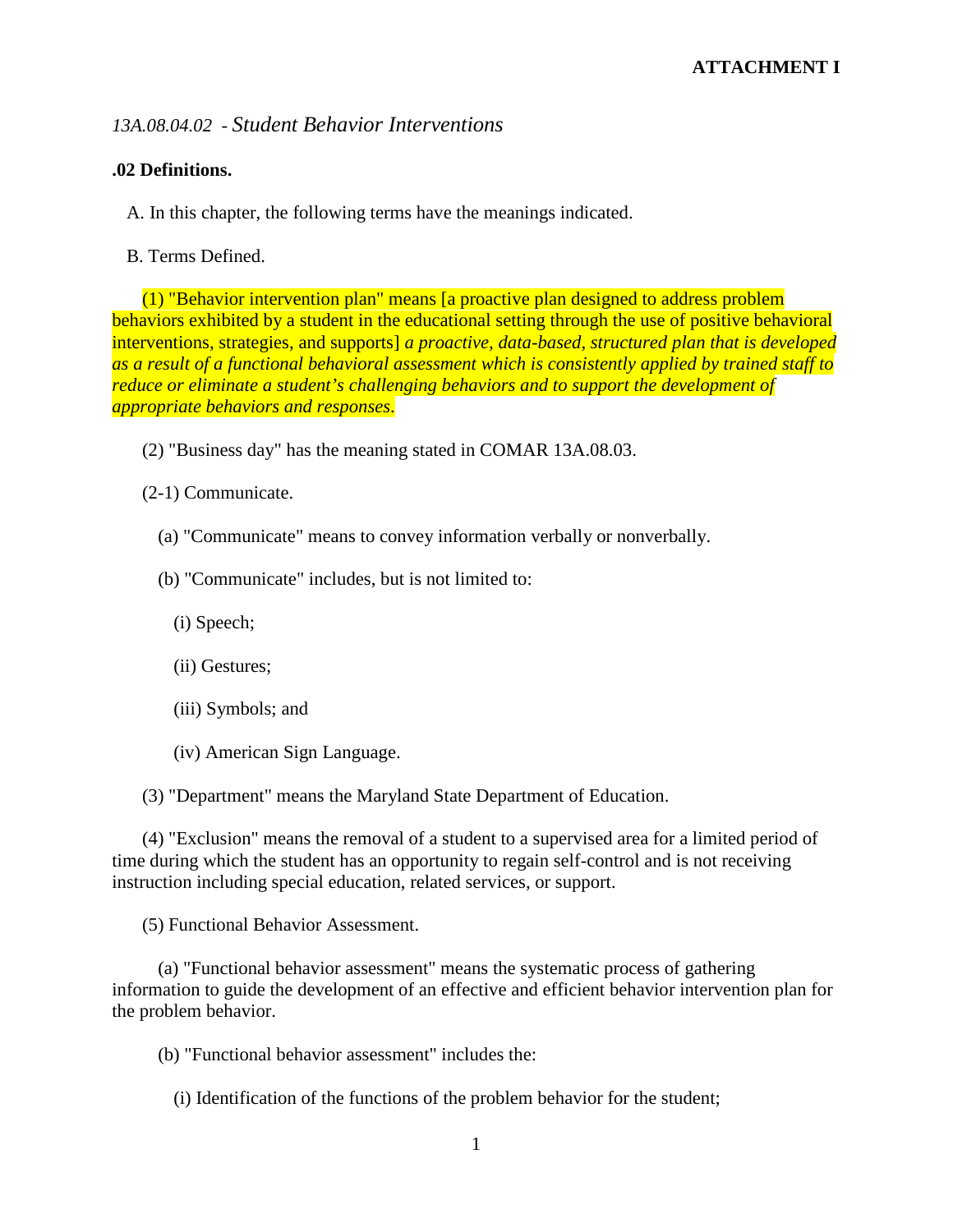(ii) Description of the problem behavior exhibited in the educational setting; and

(iii) Identification of environmental and other factors and settings that contribute to or predict the occurrence, nonoccurrence, and maintenance of the behavior over time.

(6) "IEP" means an individual education program as defined and developed in accordance with COMAR 13A.05.01.

(7) "IEP team" has the meaning stated in COMAR 13A.05.01.

(8) Mechanical Restraint.

(a) "Mechanical restraint" means [any device or material attached or adjacent to the student's body that restricts freedom of movement or normal access to any portion of the student's body and that the student cannot easily remove] *the use of any device or equipment to restrict a student's freedom of movement*.

(b) "Mechanical restraint" does not include [a protective or stabilizing device.] *devices implemented by trained school personnel, or used by a student, that have been prescribed by an appropriate medical or related services professional and are used for the specific and approved purposes for which such devices were designed, including:*

*(i) Adaptive devices or mechanical supports used to achieve proper body position, balance, or alignment to allow greater freedom of mobility than would be possible without the use of such devices or mechanical supports;*

*(ii) Vehicle safety restraints when used as intended during the transport of a student in a moving vehicle;*

*(iii) Restraints for medical immobilization; or*

*(iv) Orthopedically prescribed devices that permit a student to participate in activities without risk of harm.*

(9) "Nonpublic school" means a school that receives funds from the Department for the purpose of providing special education and related services to students with disabilities in accordance with COMAR 13A.09.10.

(10) "Parent" has the meaning stated in COMAR 13A.05.01.

(11) Physical Restraint.

(a) "Physical restraint" means [the use of physical force, without the use of any device or material, that restricts the free movement of all or a portion of a student's body] *a personal restriction that immobilizes or reduces the ability of a student to move his or her torso, arms, legs, or head freely.*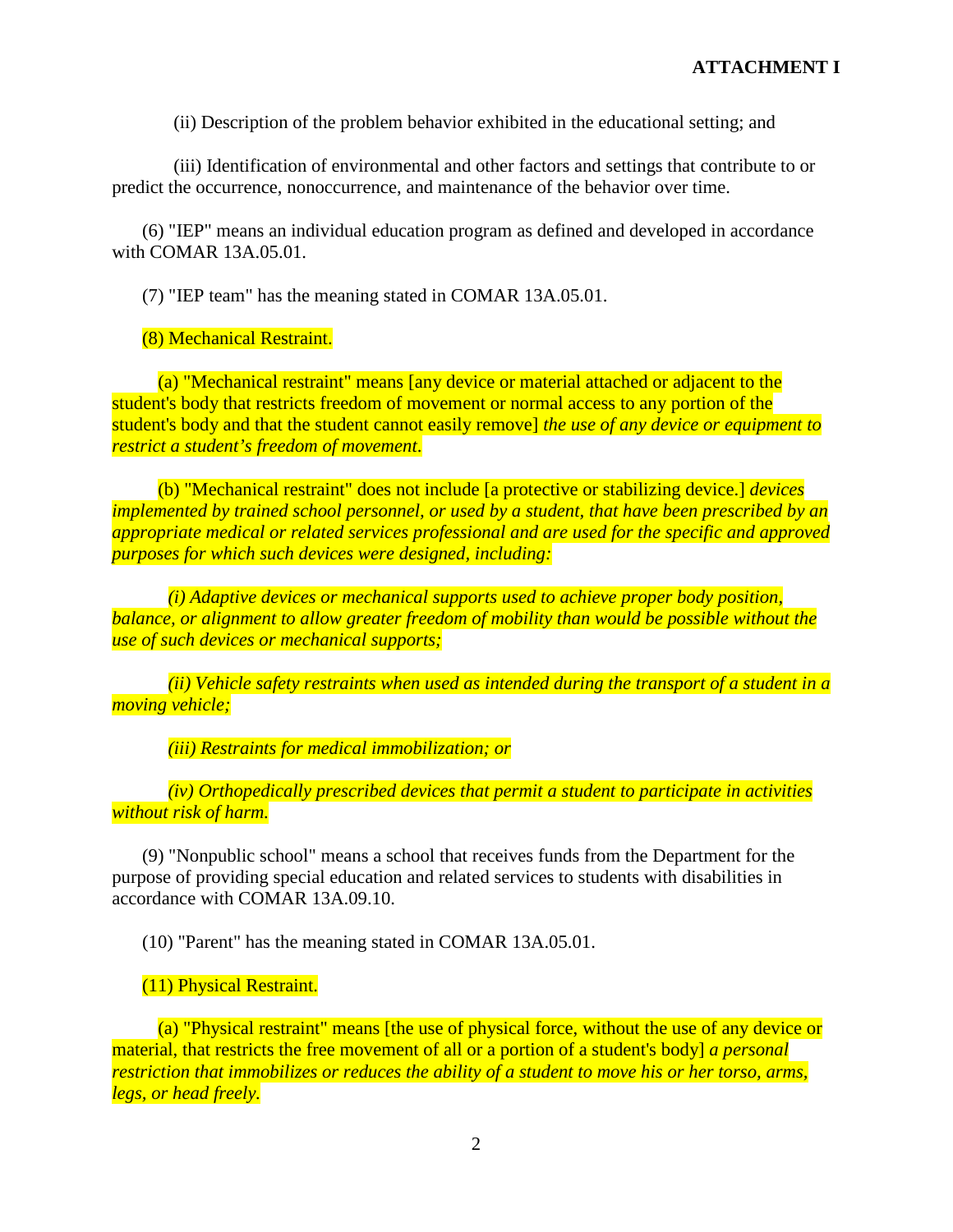(b) "Physical restraint" does not include:

(i) Briefly holding a student to calm or comfort the student;

(ii) [Holding a student's hand or arm to escort the student safely from one area to another] *A physical escort, which is the temporary touching or holding of the hand, wrist, arm shoulder, or back for the purpose of inducing a student who is acting out to walk to a safe location*;

(iii) Moving a disruptive student who is unwilling to leave the area if other methods such as counseling have been unsuccessful; or

(iv) Intervening in a fight in accordance with Education Article §7-307, Annotated Code of Maryland.

(12) "Positive behavior interventions, strategies, and supports" means [the application of affirmative school-wide and individual student specific actions, instruction, and assistance to encourage educational success] *the school-wide and individual application of data-driven, trauma-informed actions, instruction, and assistance to promote positive social and emotional growth while preventing or reducing challenging behaviors in an effort to encourage educational and social emotional success*.

(13) Protective or Stabilizing Device.

(a) "Protective or stabilizing device" means any device or material attached or adjacent to the student's body that restricts freedom of movement or normal access to any portion of the student's body for the purpose of enhancing functional skills, preventing self-injurious behavior, or ensuring safe positioning of a person.

(b) "Protective or stabilizing device" includes:

(i) Adaptive equipment prescribed by a health professional, if used for the purpose for which the device is intended by the manufacturer;

(ii) Seat belts; or

(iii) Other safety equipment to secure students during transportation in accordance with the public agency or nonpublic school transportation plan.

(14) "Public agency" has the meaning stated in COMAR 13A.05.01.

(15) "Restraint" means the use of a physical or mechanical restraint.

(16) "School personnel" means an individual employed by a public agency or nonpublic school as defined in this chapter.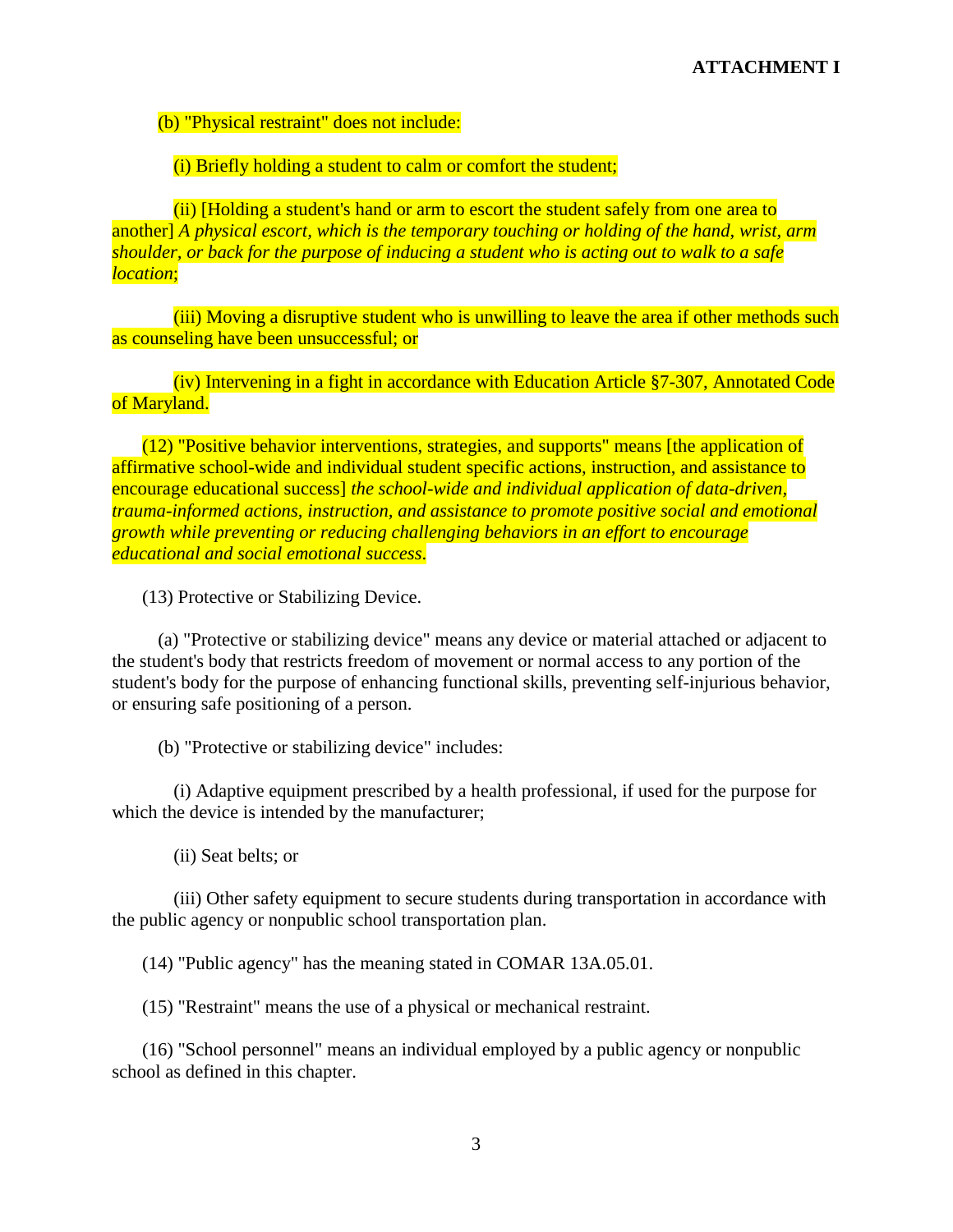$(17)$  "Seclusion" means the confinement of a student alone in a room from which the student is physically prevented from leaving.

*(17) Seclusion.*

*(a) "Seclusion" means the involuntary confinement of a student alone in a room or area from which the student is physically prevented from leaving.*

*(b) "Seclusion" does not include a timeout, which is a behavior management technique that is part of an approved program, involves the monitored separation of the student in a nonlocked setting, and is implemented for the purpose of calming.*

(18) "Student with a disability" has the meaning stated in COMAR 13A.05.01.

*(19) "Trauma-informed intervention" means an approach that is informed by the recognition of the impact that trauma, including violence, abuse, neglect, disaster, terrorism, and war, may have on a student's physical and emotional health and ability to function effectively in an educational setting.*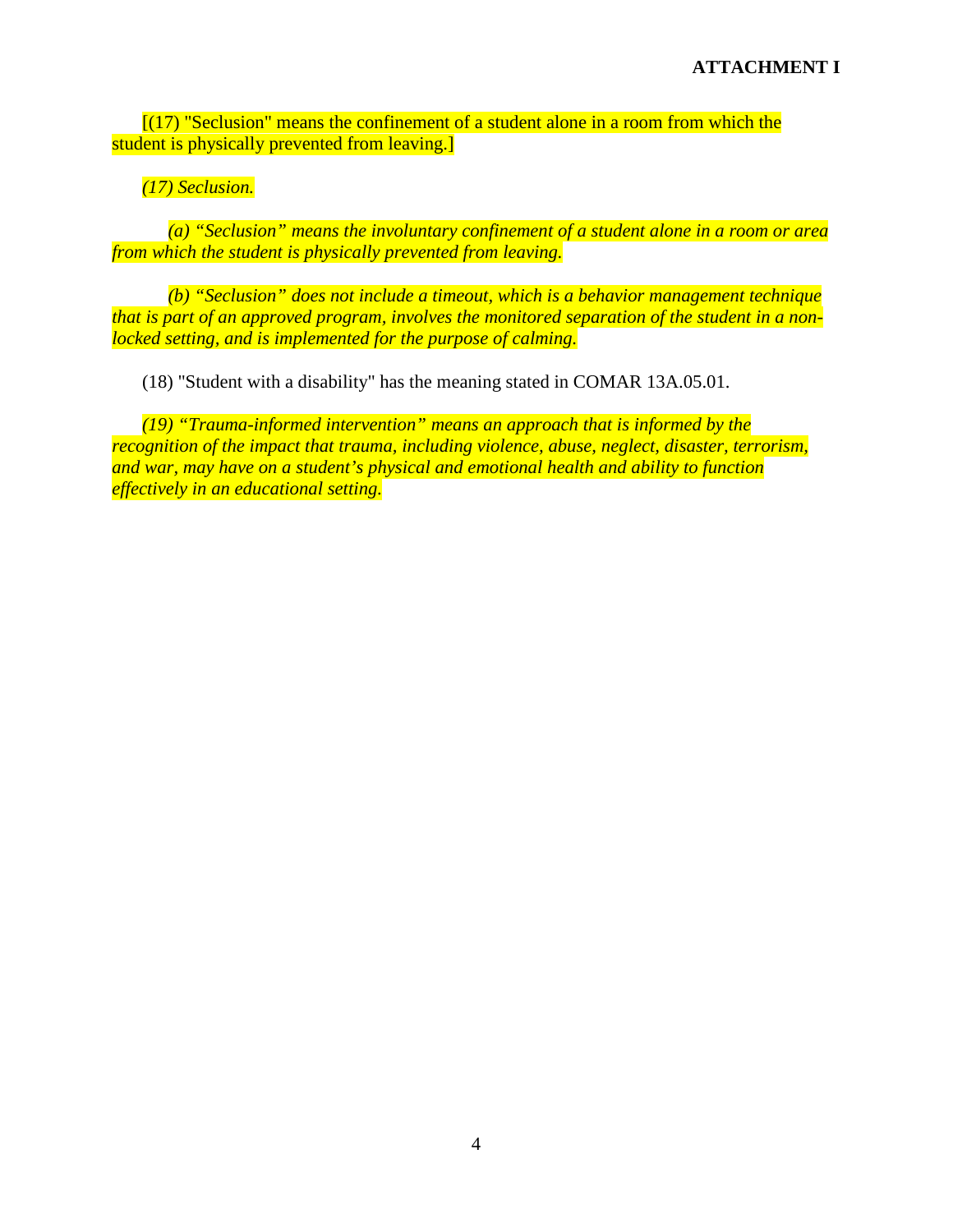#### *13A.08.04.05*

### **.05 General Requirements for the Use of Restraint or Seclusion.**

A. Use of Restraint.

### (1) Physical Restraint.

(a) *Except as provided in*  $\frac{\mathcal{S}(1)(b)}{\mathcal{S}(1)(b)}$  *of this regulation,* [T]*the use of physical restraint is* prohibited in public agencies and nonpublic schools[, unless:] *until there is an emergency situation and physical restraint is necessary to protect a student or other person from imminent, serious, physical harm after other less intrusive, nonphysical interventions have failed or been determined inappropriate.*

[(i) There is an emergency situation and physical restraint is necessary to protect a student or other person from imminent, serious, physical harm after other less intrusive, nonphysical interventions have failed or been determined inappropriate;

(ii) The student's behavioral intervention plan or IEP describes the specific behaviors and circumstances in which physical restraint may be used; or

(iii) The parents of a nondisabled student have otherwise provided written consent to the use of physical restraints while a behavior intervention plan is being developed.]

*(b) Once physical restraint has been used or school personnel have made a studentspecific determination that it may need to be used consistent with §A(1)(a) of this regulation, physical restraint may be included in a student's behavioral intervention plan or IEP to address the student's behavior in an emergency situation, provided that school personnel:*

*(i) Review available data to identify any contraindications to the use of physical restraint based on medical history or past trauma, including consultation with medical or mental health professionals as appropriate;*

*(ii) Identify the less intrusive, nonphysical interventions that will be used to respond to the student's behavior until physical restraint is used in an emergency situation; and*

*(iii) Obtain written consent from the parent, consistent with Education Article, §8-405, Annotated Code of Maryland.*

([b]*c*) Physical restraint shall be applied only by school personnel who are trained in the appropriate use of physical restraint consistent with Regulation .06C of this chapter.

 $(\lceil c \rceil d)$  In applying physical restraint, school personnel shall only use reasonable force as is necessary to protect a student or other person from imminent, serious, physical harm.

([d]*e*) Physical restraint: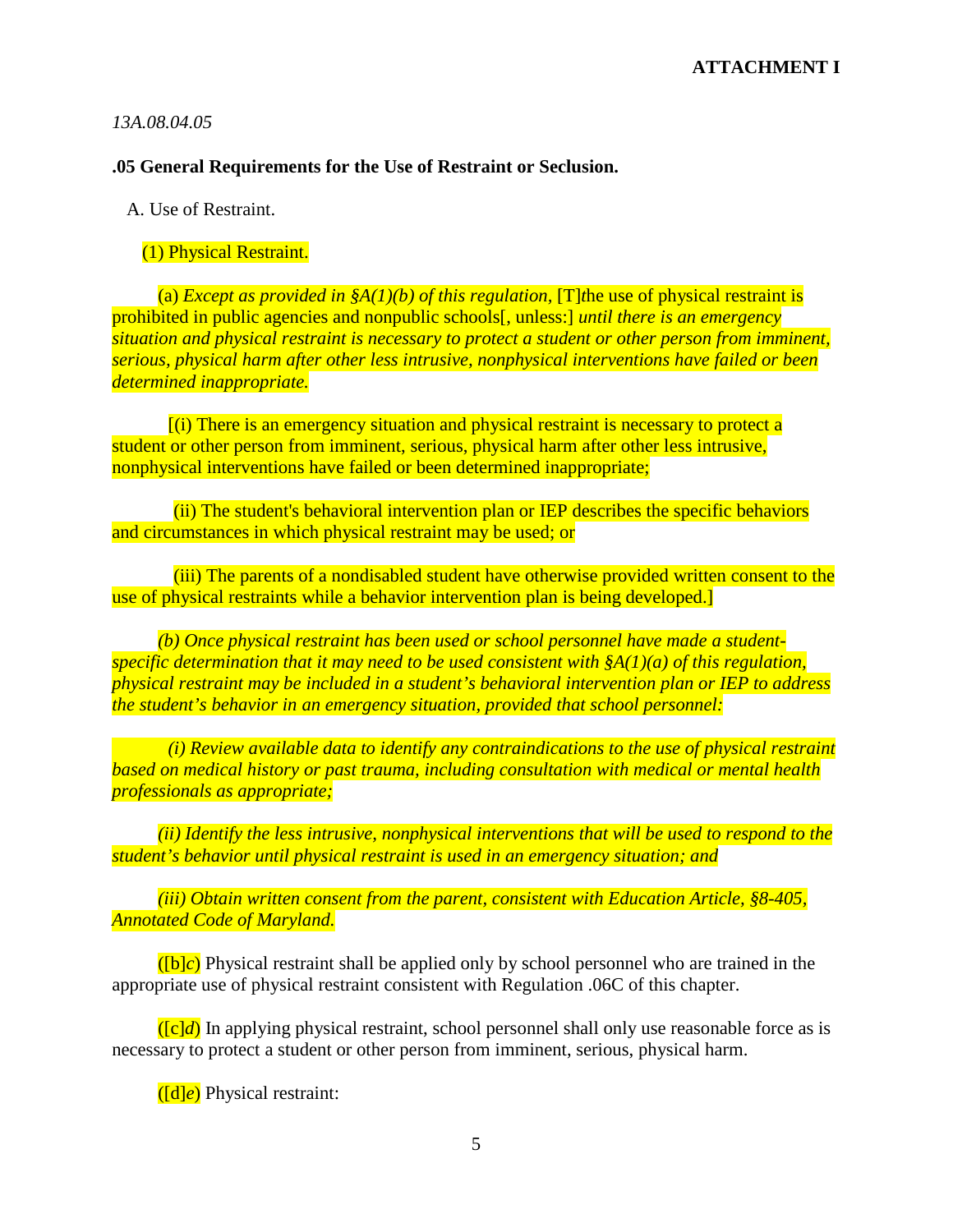(i) Shall be removed as soon as the student is calm; and

(ii) May not exceed 30 minutes.

([e]*f*) In applying physical restraint, school personnel may not:

(i) Place a student in a face down position;

(ii) Place a student in any other position that will obstruct a student's airway or otherwise impair a student's ability to breathe, obstruct a staff member's view of a student's face, restrict a student's ability to communicate distress, or place pressure on a student's head, neck, or torso; or

(iii) Straddle a student's torso.

(2) Mechanical Restraint.

(a) The use of mechanical restraint is prohibited in public agencies and nonpublic schools unless a public agency or nonpublic school is certified by and meets the requirements of the Joint Commission for the Accreditation of Health Care Organizations.

(b) Regulation .04 of this chapter does not prohibit school personnel from using a protective or stabilizing device:

(i) As prescribed by a health professional; or

(ii) For a student with a disability, in accordance with the student's IEP or behavior intervention plan.

(3) Documentation of the Use of Restraint.

(a) Each time a student is in a restraint, school personnel *involved in the restraint* shall *debrief and* document:

(i) Other less intrusive interventions that have failed or been determined inappropriate;

(ii) The precipitating event immediately preceding the behavior that prompted the use of restraint;

(iii) The behavior that prompted the use of a restraint;

(iv) The names of the school personnel who observed the behavior that prompted the use of restraint; and

(v) The names and signatures of the staff members implementing and monitoring the use of restraint.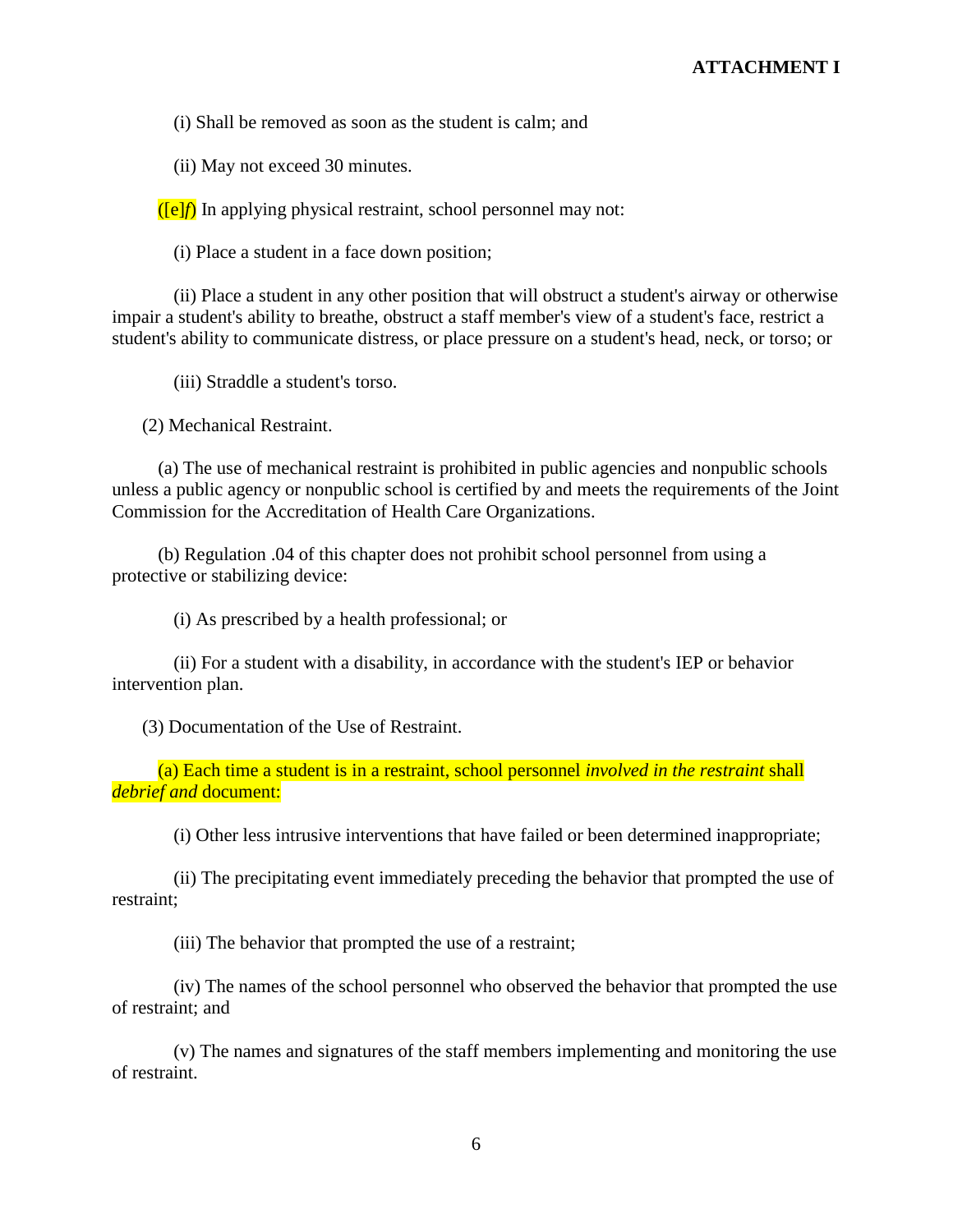(b) Documentation under §A(3) of this regulation shall include a description of the restraint event, including:

(i) The type of restraint;

(ii) The length of time in restraint;

(iii) The student's behavior and reaction during the restraint; and

(iv) The name and signature of the administrator informed of the use of restraint.

(4) The documentation described in §A(3) of this regulation shall be maintained in the student's educational record and available for inspection by the student's parent or legal guardian in accordance with COMAR 13A.08.02.

(5) Each time restraint is used, parents shall be provided oral or written notification within 24 hours, unless otherwise provided for in a student's behavior intervention plan or IEP.

### B. Use of Seclusion.

(1) *Except as provided in §B(2) of this regulation,* [T]*t*he use of seclusion is prohibited in public agencies and nonpublic schools [unless:] *until there is an emergency situation and seclusion is necessary to protect a student or other person from imminent, serious, physical harm after other less intrusive, nonphysical interventions have failed or been determined inappropriate.*

[(a) There is an emergency situation and seclusion is necessary to protect a student or another person after other less intrusive interventions have failed or been determined to be inappropriate;

(b) The student's IEP or behavioral intervention plan describes the specific behaviors and circumstances in which seclusion may be used; or

(c) The parents of a nondisabled student have otherwise provided written consent for the use of seclusion while a behavior intervention plan is being developed.]

*(2) Once seclusion has been used or school personnel have made a student-specific determination that it may need to be used consistent with §B(1) of this regulation, seclusion may be included in a student's behavioral intervention plan or IEP to address the student's behavior in an emergency situation, provided that school personnel:*

*(a) Review available data to identify any contraindications to the use of seclusion based on medical history or past trauma, including consultation with medical or mental health professionals as appropriate;*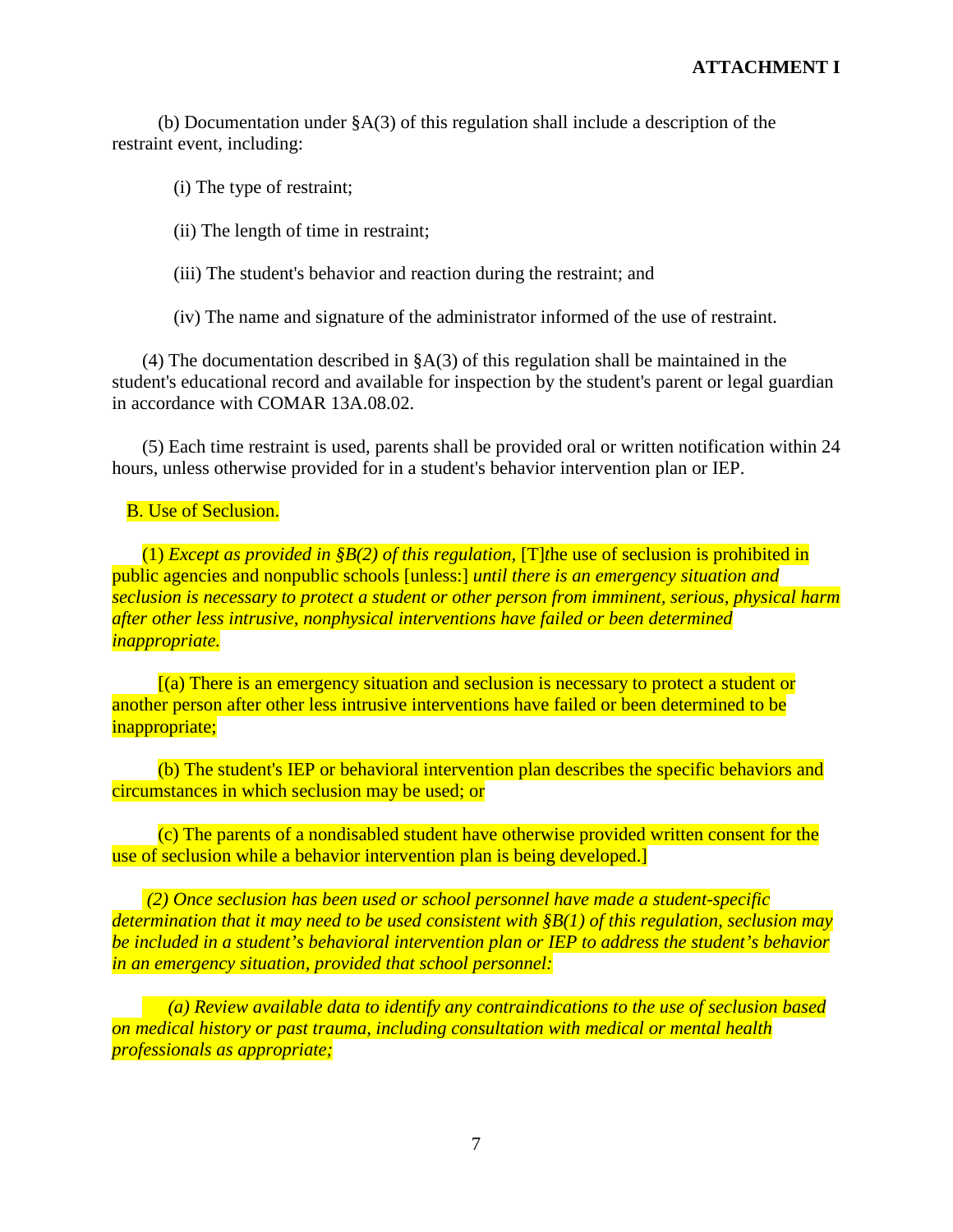*(b) Identify the less intrusive, nonphysical interventions that will be used to respond to the student's behavior until seclusion is used in an emergency situation; and*

*(c) Obtain written consent from the parent, consistent with Education Article, §8-405, Annotated Code of Maryland.*

([2]*3*) Seclusion Room.

(a) At a minimum, a room used for seclusion shall:

(i) Be free of objects and fixtures with which a student could self-inflict bodily harm;

(ii) Provide school personnel an adequate view of the student from *all angles* [an adjacent area]; and

- (iii) Provide adequate lighting and ventilation.
- *(b) The door of a seclusion room shall not be fitted with a lock unless it releases automatically when not physically held in the locked position by school personnel on the outside of the door.*
- ([3]*4*) School personnel shall:

*(a) Remain in close proximity to the door of a seclusion room at all times;*

([a]*b*) [View] *Actively observe* a student placed in seclusion at all times; and

([b]*c*) Provide a student placed in seclusion with:

(i) An explanation of the behavior that resulted in the removal; and

(ii) Instructions on the behavior required to return to the learning environment.

([4]*5*) Seclusion shall only be applied by school personnel trained in the appropriate use of seclusion consistent with Regulation .06C of this chapter.

([5]*6*) A seclusion event:

- (a) Shall be appropriate to the student's developmental level and severity of the behavior;
- (b) May not restrict the student's ability to communicate distress; and
- (c) May not exceed 30 minutes.

([6]*7*) Documentation of Seclusion.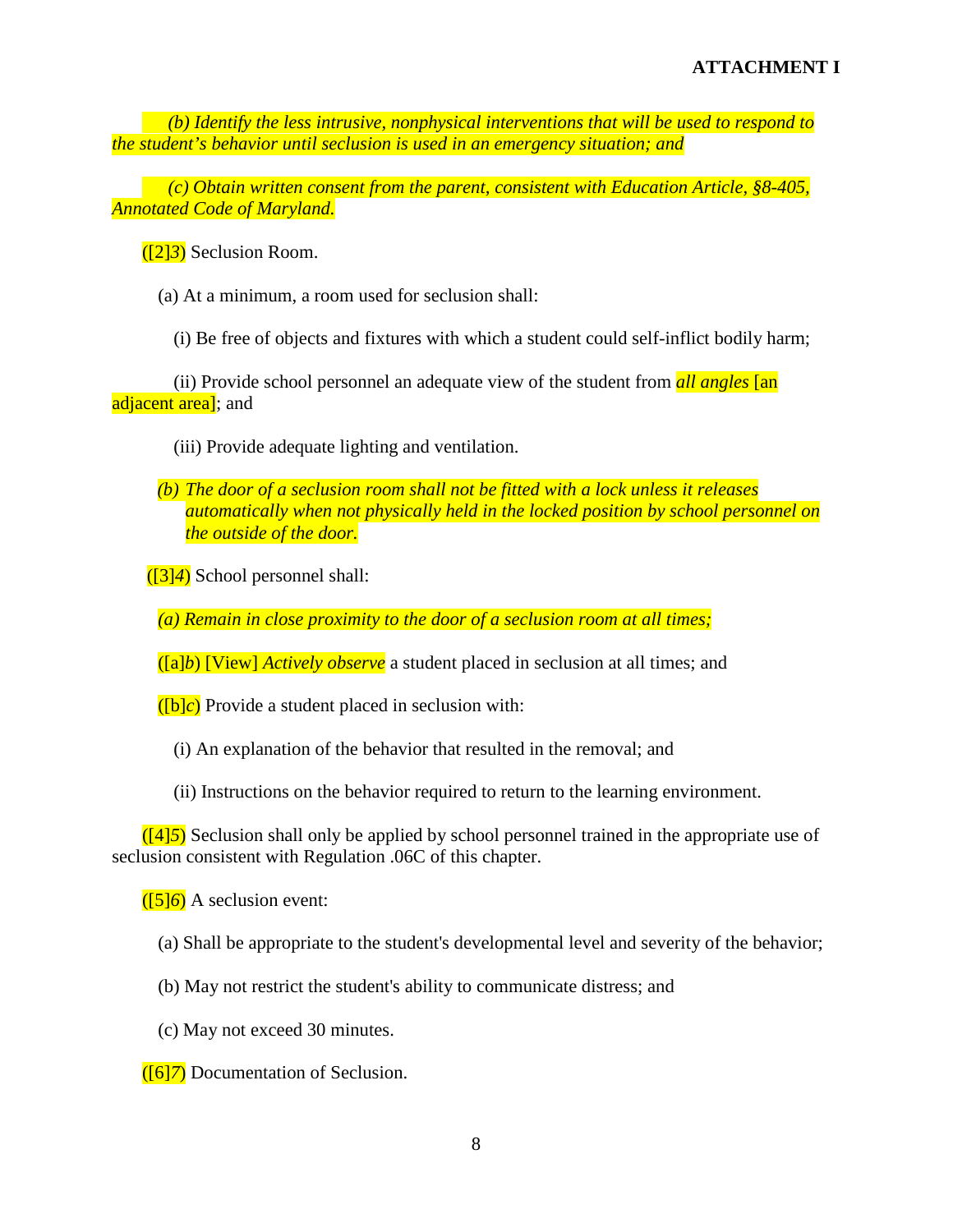(a) Each time a student is placed in seclusion, school personnel *involved in the seclusion event* shall *debrief and* document:

(i) Other less intrusive interventions that have failed or been determined inappropriate;

(ii) The precipitating event immediately preceding the behavior that prompted the use of seclusion;

(iii) The behavior that prompted the use of seclusion; and

(iv) The names and signatures of the staff members implementing and monitoring the seclusion.

(b) The documentation under  $\frac{\text{gB}(\text{f617})}{\text{gB}(\text{f617})}$  of this regulation shall include a description of the seclusion event, including:

(i) Justification for initiating the use of seclusion;

(ii) The length of time in seclusion;

(iii) The student's behavior and reaction during the seclusion; and

(iv) The name and signature of the administrator informed of the use of seclusion.

([7]*8*) The documentation described in §B([6]*7*) of this regulation shall be maintained in the student's educational record and available for inspection by the student's parent or legal guardian in accordance with COMAR 13A.08.02.

([8]*9*) Unless otherwise provided for in the student's behavior intervention plan or IEP, each time seclusion is used, school personnel shall provide the student's parent with verbal notification or send written notice within 24 hours.

C. Referral to a Pupil Services or IEP Team.

(1) If restraint or seclusion is used for a student who has not been identified as a student with a disability, the student shall immediately be referred to the school's pupil services team or an IEP team.

(2) If restraint or seclusion is used for a student with a disability, and the student's IEP or behavior intervention plan does not include the use of restraint or seclusion, the IEP team shall meet, in accordance with COMAR 13A.08.03, within 10 business days of the incident to consider:

(a) The need for a functional behavioral assessment;

(b) Developing appropriate behavioral interventions; and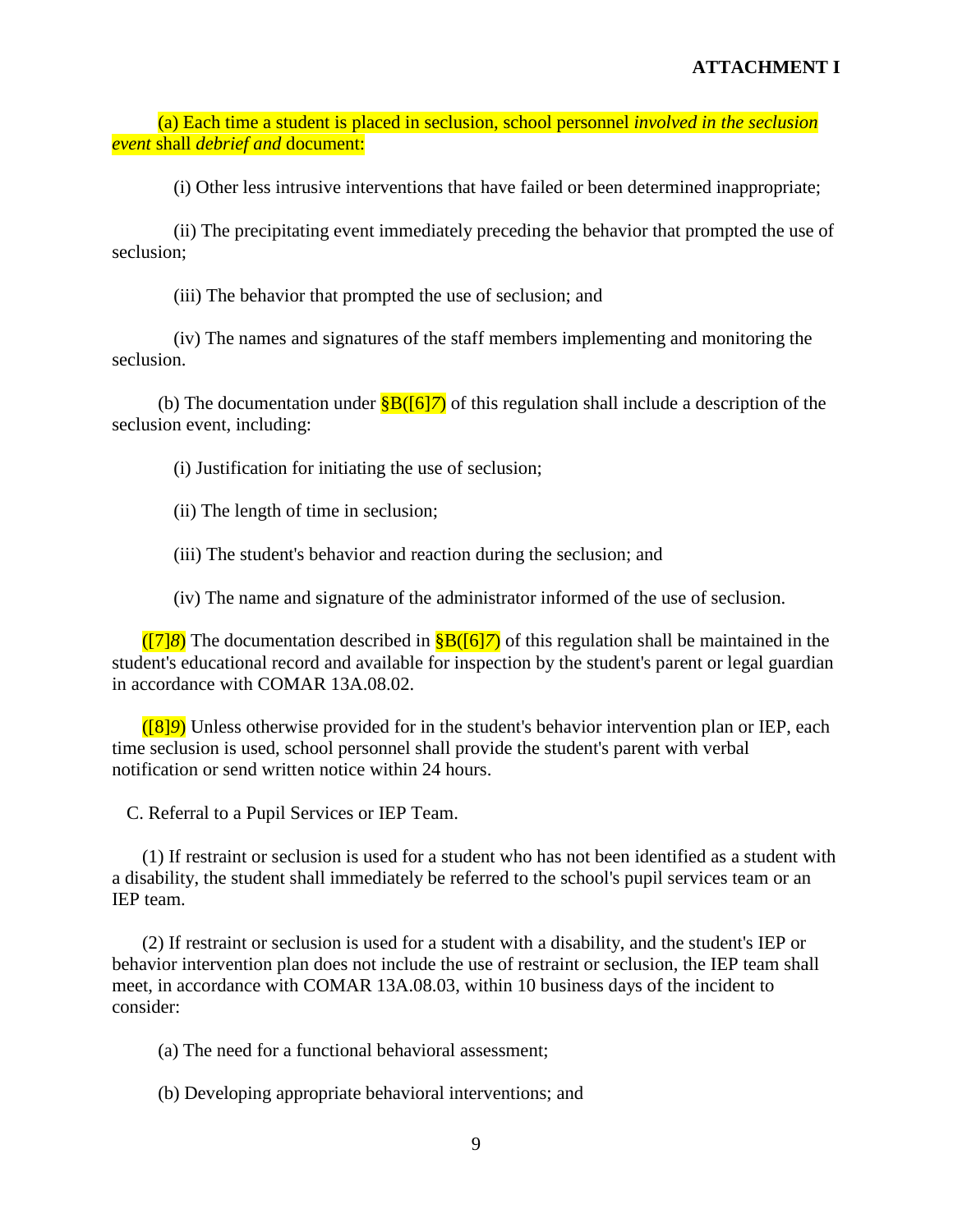(c) Implementing a behavioral intervention plan.

(3) If restraint or seclusion is used for a student with a disability, and the IEP or behavior intervention plan includes the use of restraint or seclusion, the student's IEP or behavior intervention plan shall specify how often the IEP team shall meet to review or revise, as appropriate, the student's IEP or behavior intervention plan, in accordance with COMAR 13A.05.01 and 13A.08.03.

(4) When an IEP team meets to review or revise a student's IEP or behavior intervention plan, as specified in §C(3) of this regulation, the IEP team shall consider:

(a) Existing health, physical, psychological, and psychosocial information*, including any contraindications to the use of restraint or seclusion based on medical history or past trauma*;

(b) Information provided by the parent;

(c) Observations by teachers and related service providers; [and]

(d) The student's current placement[.]; *and*

*(e) The frequency and duration of restraints or seclusion events that occurred since the IEP team last met.*

(5) The local school system or nonpublic school shall provide the parent of the student with written notice in accordance with COMAR 13A.05.01.12A when an IEP team proposes or refuses to initiate or change the student's IEP or behavior intervention plan that includes the use of restraint or seclusion $\sqrt{1}$ .

[(6) A parent may request mediation in accordance with COMAR 13A.05.01.15B or a due process hearing in accordance with COMAR 13A.05.01.15C if the parent disagrees with the IEP team decision to propose or refuse to initiate or change:

(a) The student's IEP;

(b) The student's behavior intervention plan to use restraint or seclusion; or

(c) The student's placement.]

*(6) Parental Consent.*

*(a) The IEP team shall obtain the written consent of the parent if the team proposes to include restraint or seclusion in the behavior intervention plan or IEP to address the student's behavior.*

*(b) If the parent does not provide written consent, the IEP team shall send the parent written notice within 5 business days of the IEP team meeting that states:*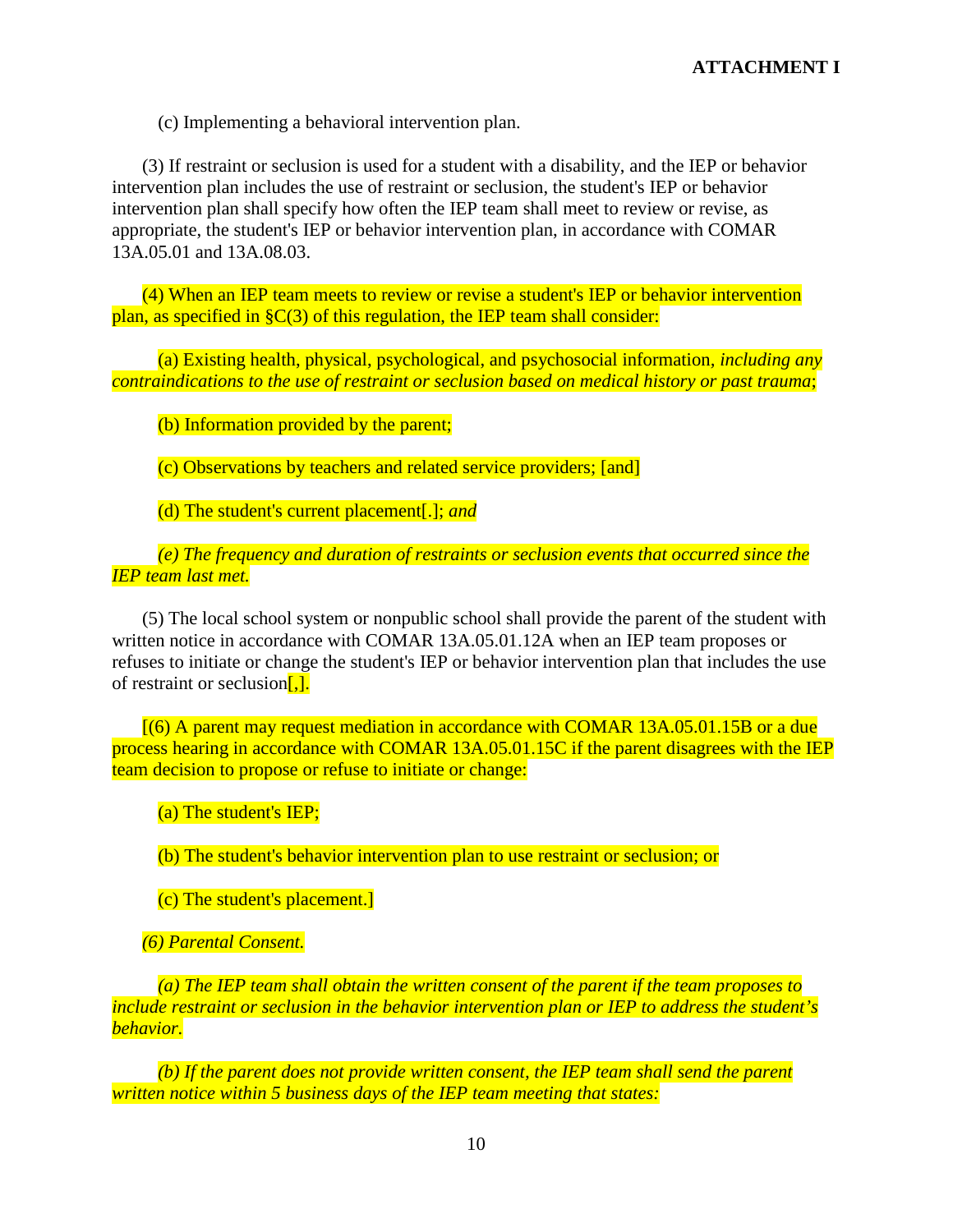*(i) The parent has the right to either consent or refuse to consent to the use of restraint or seclusion; and*

*(ii) If the parent does not provide written consent or a written refusal within 15 business days of the IEP team meeting, the IEP team may implement the proposed use of restraint or seclusion.* 

*(c) If the parent provides a written refusal, the IEP team may use the dispute resolution options listed in Education Article, §8-413, Annotated Code of Maryland, to resolve the matter.*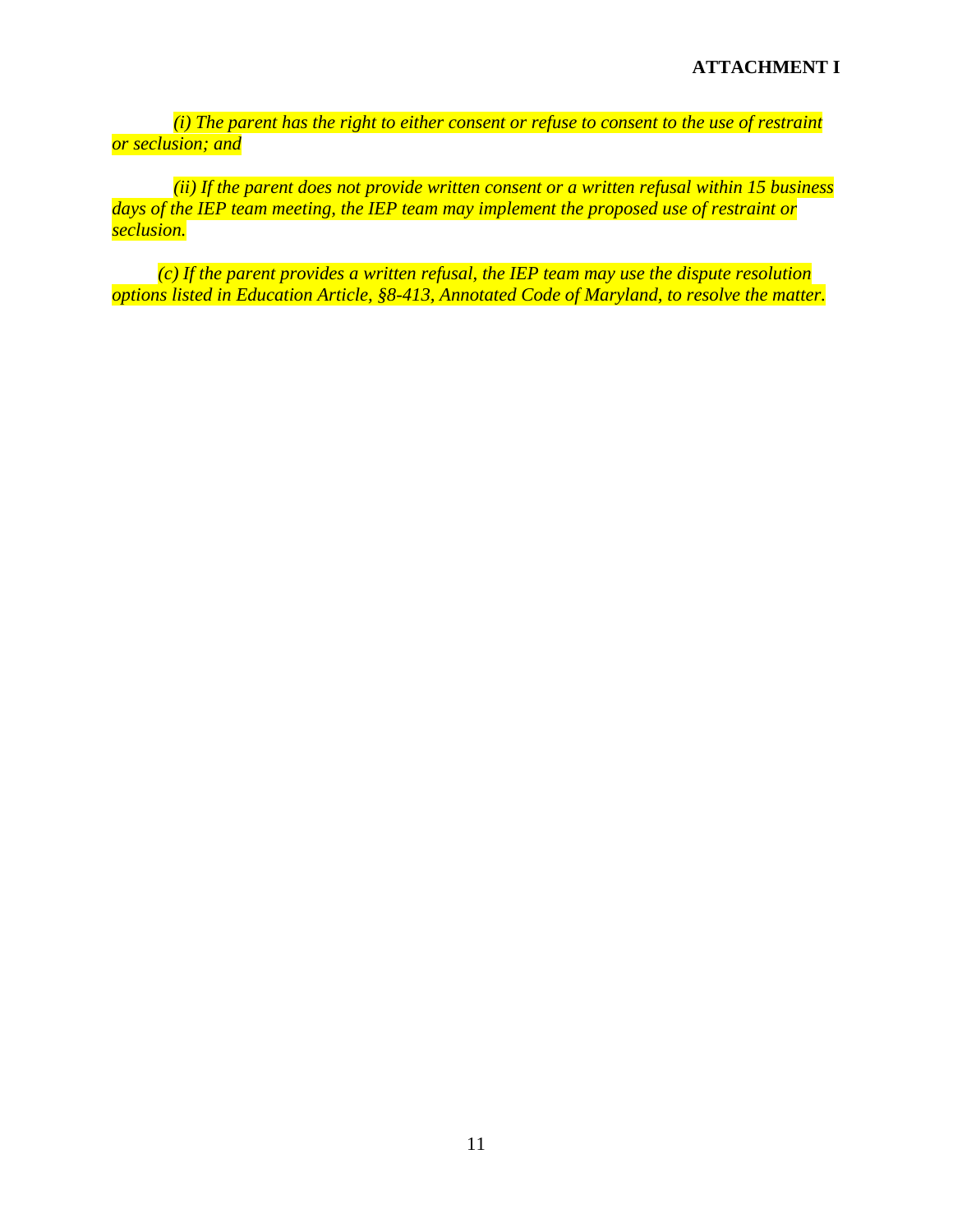#### *13A.08.04.06*

#### **.06 Administrative Procedures.**

A. Each public agency and nonpublic school shall develop policies and procedures to address:

(1) A continuum of positive behavioral interventions, strategies, and supports for use by school personnel before exclusion, restraint, or seclusion;

(2) The prevention of self-injurious behaviors;

(3) Methods for identifying and defusing potentially dangerous behavior;

(4) The use and documentation of exclusion consistent with Regulation .04 of this chapter;

(5) The use of restraint consistent with Regulation .05A of this chapter; and

(6) The use of seclusion consistent with Regulation .05B of this chapter.

B. Each public agency and nonpublic school shall annually review policies and procedures and provide them to school personnel and parents as described in COMAR 13A.08.01.

C. Professional Development.

(1) Each public agency and nonpublic school shall provide professional development to [designated] school personnel *designated by a school administrator to use restraint or seclusion* on this chapter and the appropriate implementation of policies and procedures developed in accordance with §A of this regulation.

(2) At the beginning of each school year, each public agency and nonpublic school shall identify school personnel authorized to serve as a school-wide resource to assist in ensuring proper administration of exclusion, restraint, and seclusion.

(3) The school personnel described in *§C(1) and* §C(2) of this regulation shall receive training in current professionally accepted practices and standards regarding:

(a) Positive behavior interventions strategies and supports, including methods for identifying and defusing potentially dangerous behavior;

*(b) Trauma-informed intervention;*

([b]*c*) Functional behavior assessment and behavior intervention planning;

([c]*d*) Exclusion;

([d]*e*) Restraint and alternatives to restraint;